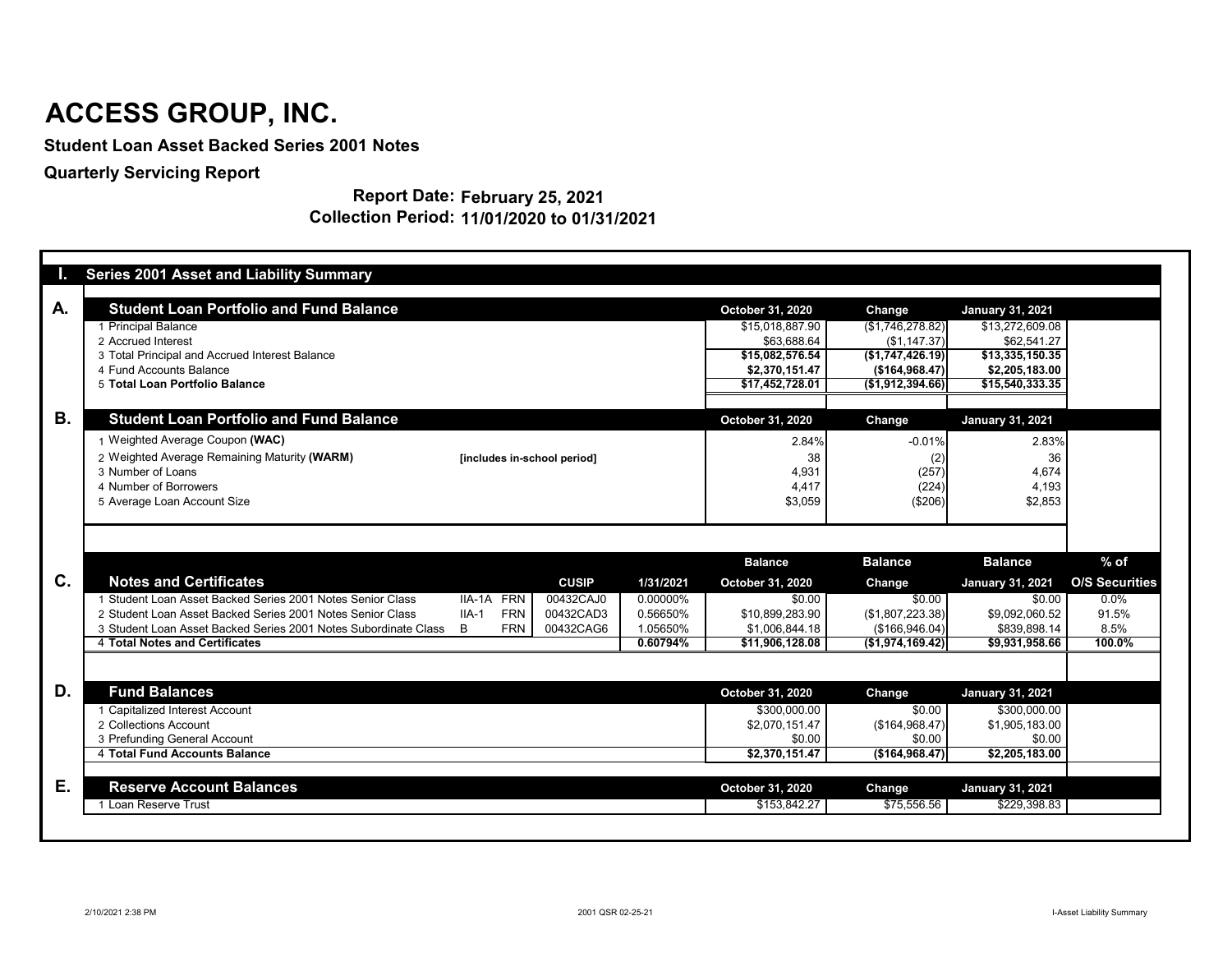#### **Student Loan Asset Backed Series 2001 Notes**

## **Quarterly Servicing Report**

#### **February 25, 2021 11/01/2020 to 01/31/2021 Report Date: Collection Period:**

| Ш. | <b>Series 2001 Transactions and Accruals</b>                                                                                                                           |                         |                          |
|----|------------------------------------------------------------------------------------------------------------------------------------------------------------------------|-------------------------|--------------------------|
|    |                                                                                                                                                                        |                         |                          |
| А. | <b>Student Loan Cash Principal Activity</b>                                                                                                                            | <b>January 31, 2021</b> |                          |
|    | <b>Borrower Payments - Total</b><br>-1                                                                                                                                 |                         | (\$1,742,043.51)         |
|    | <b>Claim Payments</b><br>2                                                                                                                                             |                         | \$0.00                   |
|    | Refunds<br>3                                                                                                                                                           |                         | \$0.00                   |
|    | <b>Reversals</b><br>4                                                                                                                                                  |                         | \$0.00                   |
|    | 5a New Acquisitions - Principal                                                                                                                                        | \$0.00                  |                          |
|    | 5b Cancellations - Principal                                                                                                                                           | \$0.00                  |                          |
|    | 5c New Acquisitions - Sale Transfers                                                                                                                                   | \$0.00                  |                          |
|    | 5d New Acquisitions - Repurchases                                                                                                                                      | \$0.00                  |                          |
|    | New Acquisitions - Total<br>5                                                                                                                                          |                         | \$0.00                   |
|    | <b>Total Cash Principal Activity</b><br>6                                                                                                                              |                         | (\$1,742,043.51)         |
|    |                                                                                                                                                                        |                         |                          |
| Β. | <b>Student Loan Non-Cash Principal Activity</b>                                                                                                                        |                         |                          |
|    | <b>Capitalized Interest</b><br>1                                                                                                                                       |                         | \$850.43                 |
|    | New Acquisitions/Cancellations - Fees<br>$\overline{c}$                                                                                                                |                         | \$0.00                   |
|    | <b>Capitalized Guarantee Fees</b><br>3                                                                                                                                 |                         | \$0.00                   |
|    | 4a Small Balance and Other Adjustments                                                                                                                                 | (\$471.67)              |                          |
|    | 4b Adjustments - Write-offs                                                                                                                                            | (\$4,614.07)            |                          |
|    | <b>Total Adjustments</b><br>4                                                                                                                                          |                         | $($ \$5,085.74) $ $      |
|    | <b>Total Non-Cash Principal Activity</b><br>$5\phantom{.0}$                                                                                                            |                         | ( \$4, 235.31)           |
| C. | <b>Total Student Loan Principal Activity</b>                                                                                                                           |                         | (\$1,746,278.82)         |
| D. | <b>Student Loan Cash Interest Activity</b><br><b>Borrower Payments - Total</b><br>1<br><b>Claim Payments</b><br>$\overline{2}$<br>3a New Acquisitions - Sale Transfers | \$0.00                  | (\$101,807.07)<br>\$0.00 |
|    | 3b New Acquisitions - Repurchases                                                                                                                                      | \$0.00                  |                          |
|    | <b>New Acquisitions</b><br>3                                                                                                                                           |                         | \$0.00                   |
|    | <b>Other Adjustments</b><br>4                                                                                                                                          |                         | \$0.00                   |
|    | <b>Total Cash Interest Activity</b><br>5                                                                                                                               |                         | (\$101,807.07)           |
|    |                                                                                                                                                                        |                         |                          |
| Е. | <b>Student Loan Non-Cash Interest Activity</b>                                                                                                                         |                         |                          |
|    | <b>Borrower Accruals</b><br>-1                                                                                                                                         |                         | 101,274.69               |
|    | <b>Capitalized Interest</b><br>$\overline{2}$                                                                                                                          |                         | (\$850.43)               |
|    | 3a Small Balance and Other Adjustments                                                                                                                                 | \$348.51                |                          |
|    | 3b Adjustments - Write-offs                                                                                                                                            | (\$113.07)              |                          |
|    | <b>Total Adjustments</b><br>3                                                                                                                                          |                         | \$235.44                 |
|    | Fee Accruals<br>4                                                                                                                                                      |                         | \$0.00                   |
|    | <b>Total Non-Cash Interest Activity</b><br>5                                                                                                                           |                         | \$100,659.70             |
| F. |                                                                                                                                                                        |                         |                          |
|    | <b>Total Student Loan Interest Activity</b>                                                                                                                            |                         | (\$1,147.37)             |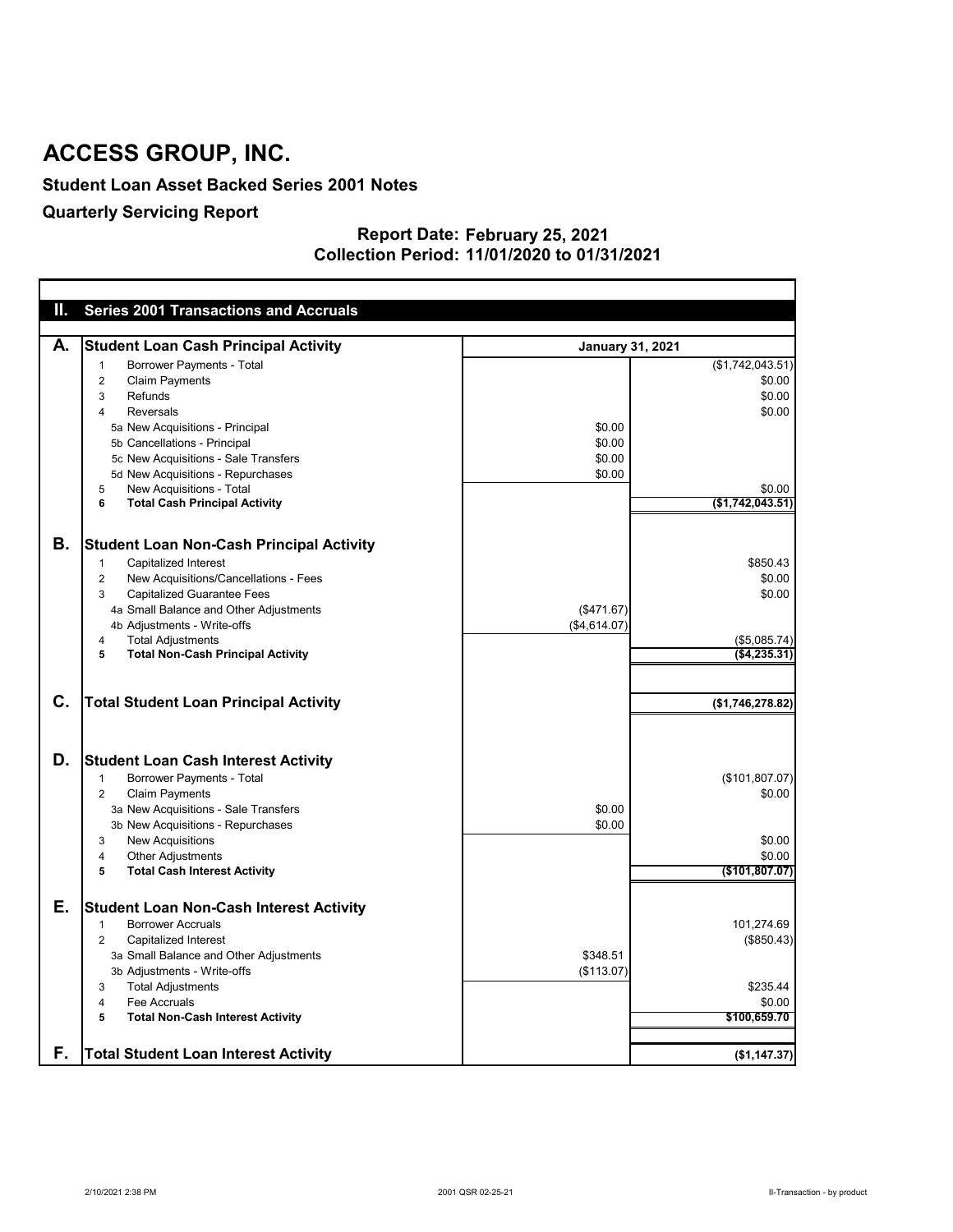**Student Loan Asset Backed Series 2001 Notes**

**Quarterly Servicing Report**

|           | III. Series 2001 Collection Fund Activity                                                 |                           |                                   |                                       |
|-----------|-------------------------------------------------------------------------------------------|---------------------------|-----------------------------------|---------------------------------------|
| A.        | <b>Collection Fund</b>                                                                    | <b>January 31, 2021</b>   |                                   |                                       |
|           | 1 Beginning Balance                                                                       | \$2,039,982.10            |                                   |                                       |
|           | 2 Transfers to Other Funds                                                                | (\$2,039,982.10)          |                                   |                                       |
|           | 3 Payments Received                                                                       | \$1,676,551.02            |                                   |                                       |
|           | 4 Payments Due                                                                            | \$0.00                    |                                   |                                       |
|           | 5 Guarantee Fee Payment to Loan Reserve Trust                                             | \$0.00                    |                                   |                                       |
|           | 6 Guarantee Payments of Principal                                                         | \$4,564.46                |                                   |                                       |
|           | 7 Guarantee Payments of Interest                                                          | \$108.39                  |                                   |                                       |
|           | 8 Misc. Payments Received/Due                                                             | (\$881.56)                |                                   |                                       |
|           | 9 Sale Proceeds/Repurchases                                                               | \$0.00                    |                                   |                                       |
|           | 10 Earnings                                                                               | \$22.12                   |                                   |                                       |
|           | 11 Recoveries                                                                             | \$27,349.64               |                                   |                                       |
|           | 12 Counterparty Swap Payments                                                             | \$0.00                    |                                   |                                       |
|           | 13 Transfers from Other Funds                                                             | \$0.00                    |                                   |                                       |
|           | 14 Ending Balance                                                                         | \$1,707,714.07            |                                   |                                       |
|           |                                                                                           |                           |                                   |                                       |
| <b>B.</b> |                                                                                           |                           |                                   |                                       |
|           | <b>Required Payments Under Waterfall</b>                                                  | <b>Payment</b>            | <b>Distribute from Collection</b> | <b>Transfer/Used from Other Funds</b> |
|           | 1a Administrative Allowance<br>1b Trustee Fees                                            | \$37,547.22<br>\$3,750.00 | \$37,547.22<br>\$3,750.00         | \$0.00<br>\$0.00                      |
|           | 2 Payment of Interest Distribution Amount on Senior Notes or Senior Obligations           | \$13,162.78               | \$13,162.78                       | \$0.00                                |
|           | 3 Payment of Guarantee Fee due to Loan Reserve Trust                                      | \$0.00                    | \$0.00                            | \$0.00                                |
|           | 4 Payment of Interest Distribution Amount on Subordinate Note                             | \$2,267.68                | \$2,267.68                        | \$0.00                                |
|           | 5a Payment of Principal Distribution Amount on Senior Notes or Senior Obligations         | \$1,511,370.38            | \$1,511,370.38                    | \$0.00                                |
|           | 5b Payment of Principal Distribution Amount on Subordinate note (if no trigger in effect) | \$139,616.01              | \$139,616.01                      | \$0.00                                |
|           | 6 Payment to Group I to cover insufficient funding for clauses 1 thru 4                   | \$0.00                    | \$0.00                            | \$0.00                                |
|           | 7 Payment of Interest due Subordinate Note (Note Interest Trigger in effect)              | \$0.00                    | \$0.00                            | \$0.00                                |
|           | 8 Payment to Group I to cover insufficient funding for interest due Subordinate note      | \$0.00                    | \$0.00                            | \$0.00                                |
|           | 9 Excess to Access Group, Inc.                                                            | \$0.00                    | \$0.00                            | \$0.00                                |
|           | <b>Total Payments</b>                                                                     | \$1,707,714.07            | \$1,707,714.07                    | \$0.00                                |
|           |                                                                                           |                           |                                   |                                       |

| nsfer/Used from Other Funds |                  |
|-----------------------------|------------------|
|                             | \$0.00           |
|                             | \$0.00           |
|                             | \$0.00           |
|                             | \$0.00           |
|                             | \$0.00           |
|                             | \$0.00           |
|                             | \$0.00           |
|                             | \$0.00           |
|                             | \$0.00           |
|                             | \$0.00<br>\$0.00 |
|                             | \$0.00           |
|                             |                  |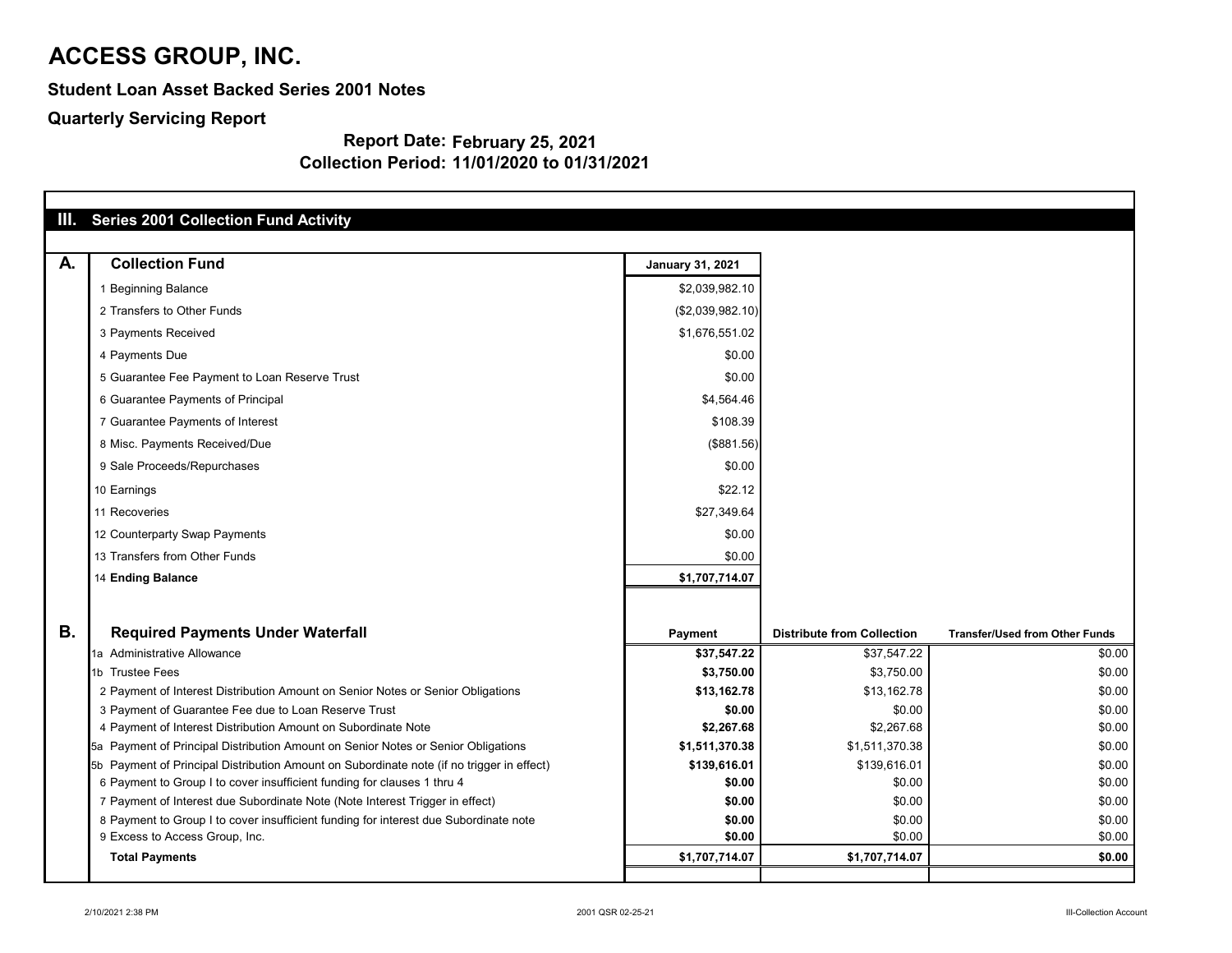**Student Loan Asset Backed Series 2001 Notes**

**Quarterly Servicing Report**

| IV.       |               | Series 2001 Notes Waterfall for Distributions                                                                                                                                                                                                                                                                                                    |                                                  |                                   |                                    |
|-----------|---------------|--------------------------------------------------------------------------------------------------------------------------------------------------------------------------------------------------------------------------------------------------------------------------------------------------------------------------------------------------|--------------------------------------------------|-----------------------------------|------------------------------------|
|           |               |                                                                                                                                                                                                                                                                                                                                                  |                                                  | Remaining<br><b>Funds Balance</b> | <b>CAPI Account</b><br><b>Used</b> |
| A.        |               | <b>Total Available Funds (Collection Fund Account)</b>                                                                                                                                                                                                                                                                                           | \$1,707,714.07                                   | \$1,707,714.07                    | \$0.00                             |
| <b>B.</b> | <b>First</b>  | <b>Administration Funds</b>                                                                                                                                                                                                                                                                                                                      | \$41,297.22                                      | \$1,666,416.85                    | \$0.00                             |
| C.        | Second        | Payment of Interest Distribution Amount on Senior Notes or Senior Obligations:<br>1 Student Loan Asset Backed Series 2001 Notes Senior Class IIA-1 [FRN]<br>2 Student Loan Asset Backed Series 2001 Notes Senior Class IIA-1A [FRN]<br>3 Total Interest Distribution on Senior Notes or Obligations:                                             | \$13,162.78<br>\$0.00<br>\$13,162.78             | \$1,653,254.07<br>\$1,653,254.07  | \$0.00<br>\$0.00                   |
| D.        | <b>Third</b>  | <b>Payment of Guarantee Fees</b>                                                                                                                                                                                                                                                                                                                 | \$0.00                                           | \$1,653,254.07                    | \$0.00                             |
| Ε.        | <b>Fourth</b> | <b>Payment of Interest Distribution Amount on Subordinate Note</b><br>1 Student Loan Asset Backed Series 2001 Notes Subordinate Class IIB [FRN]<br>Total Interest Distribution Amount on Subordinate Note                                                                                                                                        | \$2,267.68<br>\$2,267.68                         | \$1,650,986.39                    | \$0.00                             |
| F.        | <b>Fifth</b>  | <b>Payment of Principal Distribution Amount on Senior Notes or Other Obligations</b><br>1 Payment of Principal Distribution Amount on Senior Notes or Senior Obligations<br>2 Payment of Principal Distribution Amount on Subordinate Note (if no trigger in effect)<br>Total Principal Distribution Amount on Senior Notes or Other Obligations | \$1,511,370.38<br>\$139,616.01<br>\$1,650,986.39 | \$139,616.01<br>\$0.00            | \$0.00<br>\$0.00                   |
| G.        | <b>Sixth</b>  | Payment to Group I to cover insufficient funding for clauses 1 thru 4                                                                                                                                                                                                                                                                            | \$0.00                                           | \$0.00                            | \$0.00                             |
| Η.        |               | Seventh   Payment of Interest due Subordinate Note (Note Interest Trigger in effect)                                                                                                                                                                                                                                                             | \$0.00                                           | \$0.00                            | \$0.00                             |
| I.        | Eighth        | Payment to Group I to cover insufficient funding for interest due Subordinate note                                                                                                                                                                                                                                                               | \$0.00                                           | \$0.00                            | \$0.00                             |
| J.        | <b>Ninth</b>  | Excess to Access Group, Inc.                                                                                                                                                                                                                                                                                                                     | \$0.00                                           | \$0.00                            | \$0.00                             |
|           |               |                                                                                                                                                                                                                                                                                                                                                  |                                                  |                                   |                                    |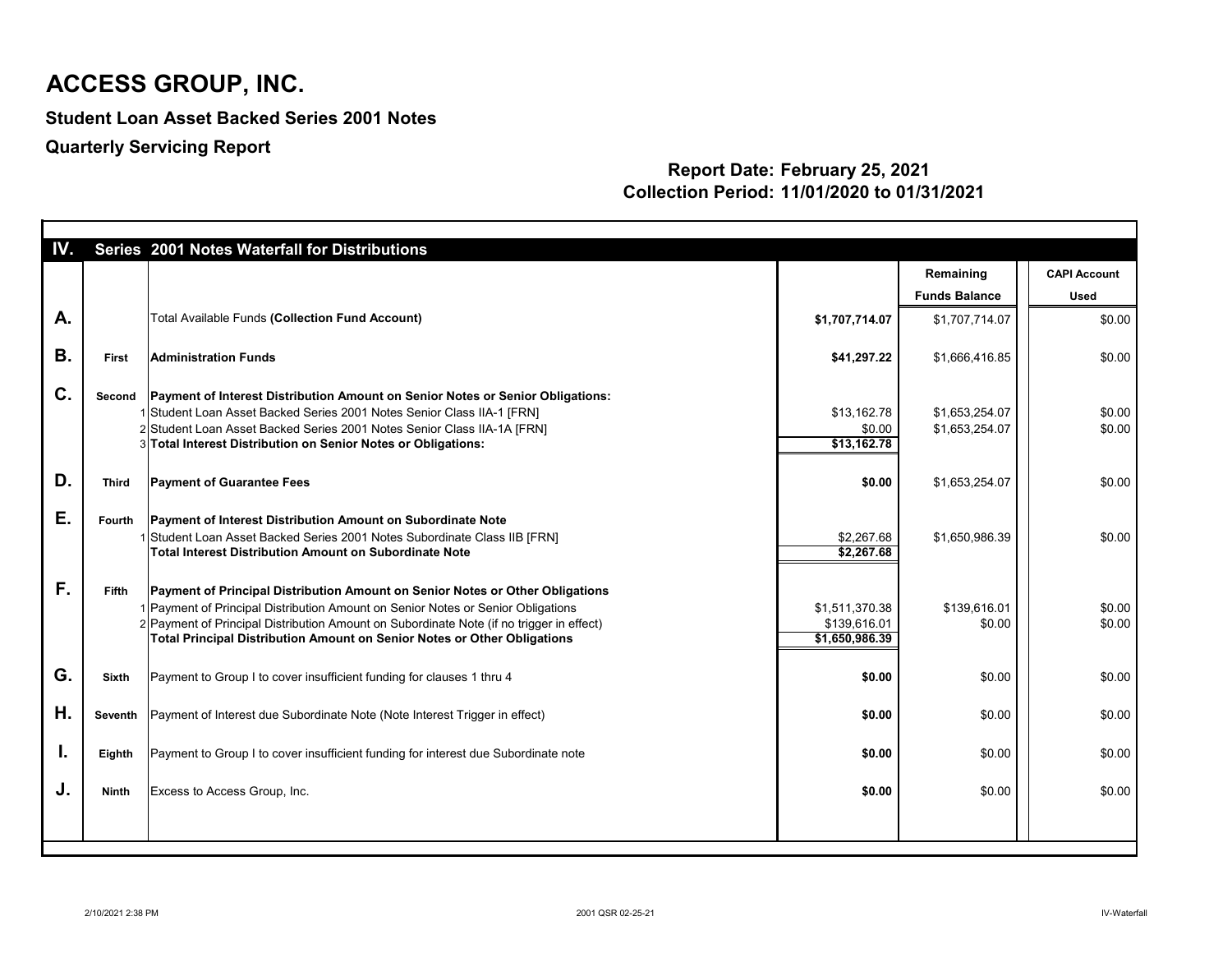**Student Loan Asset Backed Series 2001 Notes**

**Quarterly Servicing Report**

|           |                                         | <b>Number</b>    | <b>Dollar</b>   | $%$ of           |
|-----------|-----------------------------------------|------------------|-----------------|------------------|
| А.        | <b>Loan Type Distribution:</b>          | of Loans         | \$ Amount       | <b>Portfolio</b> |
|           | 1 Bar Exam                              | $\overline{514}$ | \$478,541.03    | 3.61%            |
|           | 2 Business Access                       | 52               | \$112,390.14    | 0.85%            |
|           | 3 Continuing Education                  |                  | \$2,218.88      | 0.02%            |
|           | 4 Dental Access                         | 75               | \$304,265.15    | 2.29%            |
|           | 5 Graduate Access                       | 131              | \$400,380.69    | 3.02%            |
|           | 6 Health Access                         | 117              | \$338,618.50    | 2.55%            |
|           | 7 International                         | 7                | \$160,480.52    | 1.21%            |
|           | 8 Law Access                            | 3,646            | \$11,006,374.12 | 82.93%           |
|           | 9 Medical Access                        | 58               | \$258,777.54    | 1.95%            |
|           | 10 Residency                            | 73               | \$210,562.51    | 1.59%            |
|           | 11 Total By Loan Type Distribution      | 4,674            | \$13,272,609.08 | 100.00%          |
| <b>B.</b> | <b>Borrower Status Distribution:</b>    |                  |                 |                  |
|           | 1 In-School                             |                  | \$9,478.00      | 0.07%            |
|           | 2 Grace                                 | 0                | \$0.00          | 0.00%            |
|           | 3 Deferment                             | 0                | \$0.00          | 0.00%            |
|           | 4 Forbearance                           |                  | \$12,474.50     | 0.09%            |
|           | 5 Repayment                             | 4,666            | \$13,238,476.62 | 99.74%           |
|           | 6 Interim Charge-Offs                   | 5                | \$12,179.96     | 0.09%            |
|           | 7 Total By Borrower Status Distribution | 4,674            | \$13,272,609.08 | 100.00%          |
| C.        |                                         |                  |                 |                  |
|           | <b>School Type Distribution:</b>        |                  |                 |                  |
|           | 1 Graduate/First Professional           | 4,674            | \$13,272,609.08 | 100.00%          |
|           | 2 Total By School Type Distribution     | 4,674            | \$13,272,609.08 | 100.00%          |
|           |                                         |                  |                 |                  |
|           |                                         |                  |                 |                  |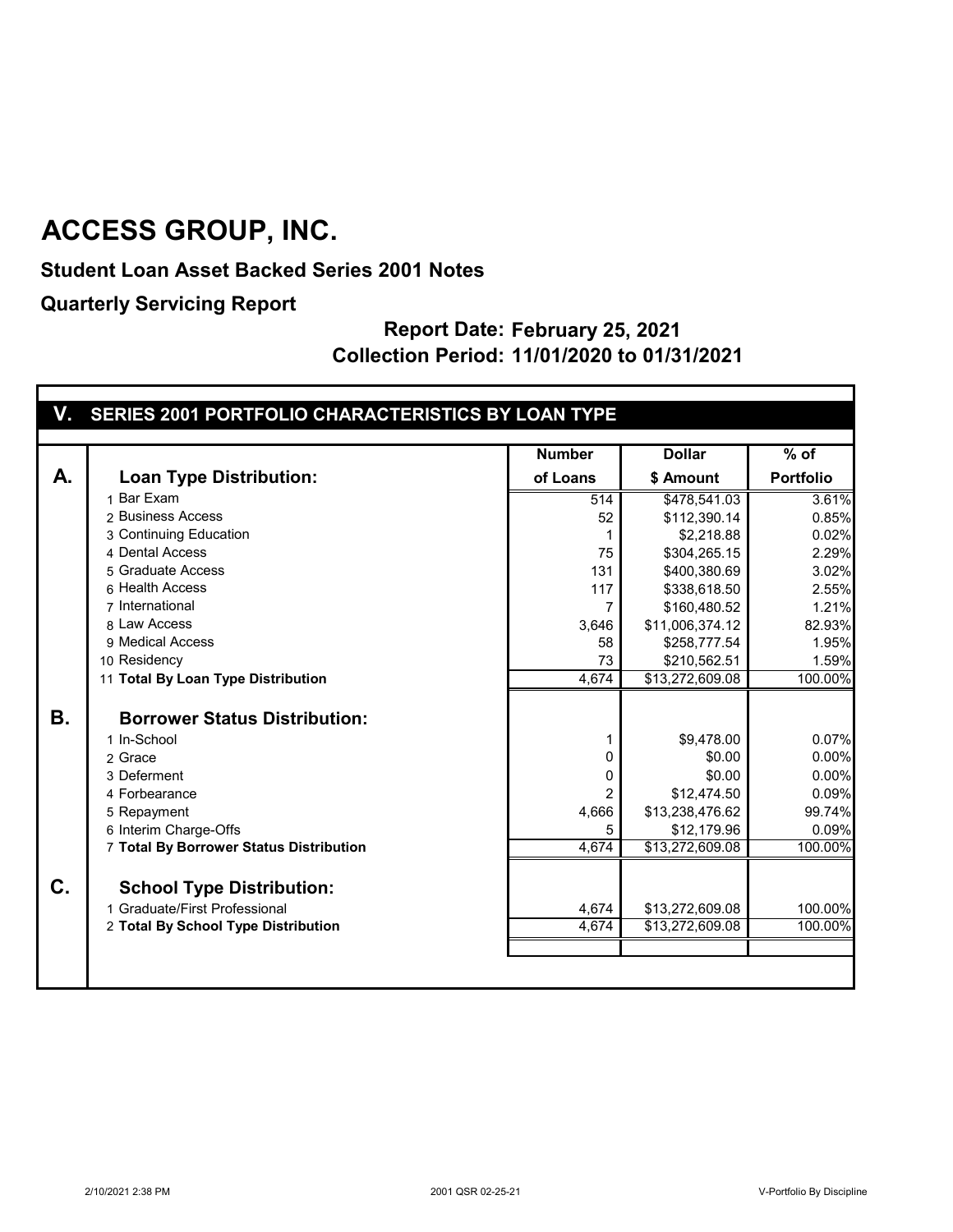#### **Student Loan Asset Backed Series 2001 Notes**

#### **Quarterly Servicing Report**

| VI. SERIES 2001 NOTES TRIGGER AND STEPDOWN                                                                                           |                                    |
|--------------------------------------------------------------------------------------------------------------------------------------|------------------------------------|
|                                                                                                                                      |                                    |
|                                                                                                                                      |                                    |
|                                                                                                                                      |                                    |
| <b>Subordinate Note Interest Trigger</b>                                                                                             | Triggered?                         |
| In effect from Prior Quarter? (Yes = Triggered, No = Not Triggered)                                                                  | <b>NO</b>                          |
| <b>Total Notes Remaining</b>                                                                                                         | (\$9,931,958.66)                   |
| Add Aggregate Principal Balance Balance                                                                                              | \$13,272,609.08                    |
| Add Borrower Interest to be Capitalized                                                                                              | \$8,929.83                         |
| Add Prefunding Account Balance                                                                                                       | \$0.00                             |
| Add Total Note Principal Payment Per Waterfall                                                                                       | $\overline{$1,650,986.39}$         |
| Add Capitalized Interest Account as of Current Distribution Date                                                                     | \$300,000.00                       |
| Over / (Under) collateralization                                                                                                     | \$5,300,566.64                     |
| Does Sub Note Trigger remain in effect after this Quarterly Distribution?                                                            | <b>NO</b>                          |
| Senior Notes Remaining                                                                                                               | (\$9,092,060.52)                   |
| Add Aggregate Principal Balance Balance                                                                                              | \$13,272,609.08                    |
| Add Borrower Interest to be Capitalized                                                                                              | \$8,929.83                         |
| Add Prefunding Account Balance                                                                                                       | \$0.00                             |
| Add Senior Note Principal Payment Per Waterfall                                                                                      | \$1,511,370.38                     |
| Add Capitalized Interest Account as of Current Distribution Date                                                                     | \$300,000.00                       |
| Over / (Under) collateralization                                                                                                     | \$6,000,848.77                     |
| Is Sub Note Interest Trigger in effect?                                                                                              | <b>NO</b>                          |
|                                                                                                                                      |                                    |
| <b>Step Down Date</b>                                                                                                                | Triggered?                         |
| If Senior Notes are \$0 (Yes = Triggered, No = Not Triggered)                                                                        | <b>NO</b>                          |
| Fifth Anniversary achieved? (Yes = Triggered, No = Not Triggered)<br>Step Down Date in Effect? (Yes = Triggered, No = Not Triggered) | <b>YES</b><br><b>YES</b>           |
| <b>Cumulative Default Ratio Trigger</b>                                                                                              |                                    |
| <b>Actual Cumulative Default Ratio</b>                                                                                               | 13.69%                             |
|                                                                                                                                      |                                    |
| Cumulative default ratio trigger<br>Cumulative default ratio exceeded (Yes = Triggered, No = Not Triggered)                          | Triggered if > 17.00%<br><b>NO</b> |
| <b>Subordinate Note Principal Trigger</b>                                                                                            | Triggered?                         |
|                                                                                                                                      |                                    |
| Subordinate Note Interest Trigger Occurred? (Yes = Triggered, No = Not Triggered)                                                    | <b>NO</b>                          |
| Cumulative Default Trigger Occurred? (Yes = Triggered, No = Not Triggered)                                                           | <b>NO</b>                          |
| Is Sub Note Principal Trigger in effect?                                                                                             | <b>NO</b>                          |
|                                                                                                                                      |                                    |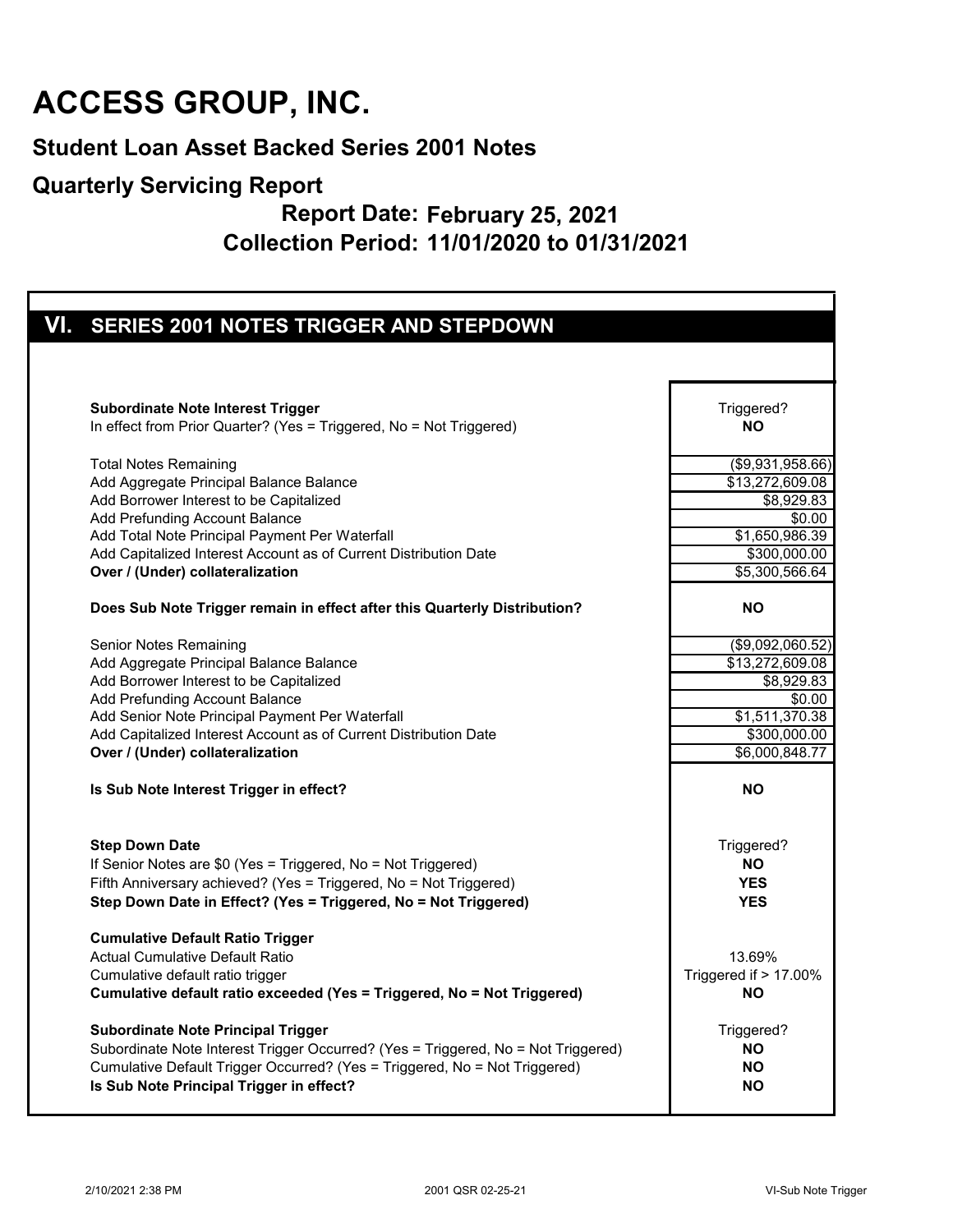### **Student Loan Asset Backed Series 2001 Notes**

#### **Quarterly Servicing Report**

| VII.      | Series 2001 Notes Portfolio Summary Report     |              |
|-----------|------------------------------------------------|--------------|
|           |                                                |              |
| А.        | 1 ABS Notes Outstanding                        | \$9,931,959  |
| <b>B.</b> | 1 Total Principal Balance                      | \$13,272,609 |
|           | 2 Total Fund Accounts Balance                  | \$2,205,183  |
|           | 3 Total Principal and Accrued Interest Balance | \$13,335,150 |
|           | 4 Number of Loans                              | 4,674        |
|           | 5 Number of Borrowers                          | 4,193        |
| C.        | 1 Borrower Payments- Principal                 | \$1,742,044  |
|           | 2 Borrower Payments- Interest                  | \$101,807    |
| D.        | 1 Necessary Funds Transfer to Meet Obligations | \$0          |
|           | 2 Administration Fees                          | \$37,547     |
|           |                                                |              |
|           | 3 Cash Release to Access Group, Inc.           | \$0          |
| Е.        | 1 Loan Reserve Trust                           | \$229,399    |
|           | 2 Weighted Average Coupon (WAC)                | 2.83%        |
|           | 3 Weighted Average Remaining Maturity (WARM)   | 36           |
| F.        | 1 Senior Notes Outstanding                     | \$9,092,061  |
|           | 2 Subordinate Notes Outstanding                | \$839,898    |
|           | 3 Senior Notes Principal Distribution          | \$1,807,223  |
|           | 4 Subordinate Notes Principal Distribution     | \$166,946    |
|           | 5 Senior Asset Percentage                      | 170.91%      |
|           | 6 Senior Subordinate Asset Percentage          | 156.46%      |
|           |                                                |              |
|           |                                                |              |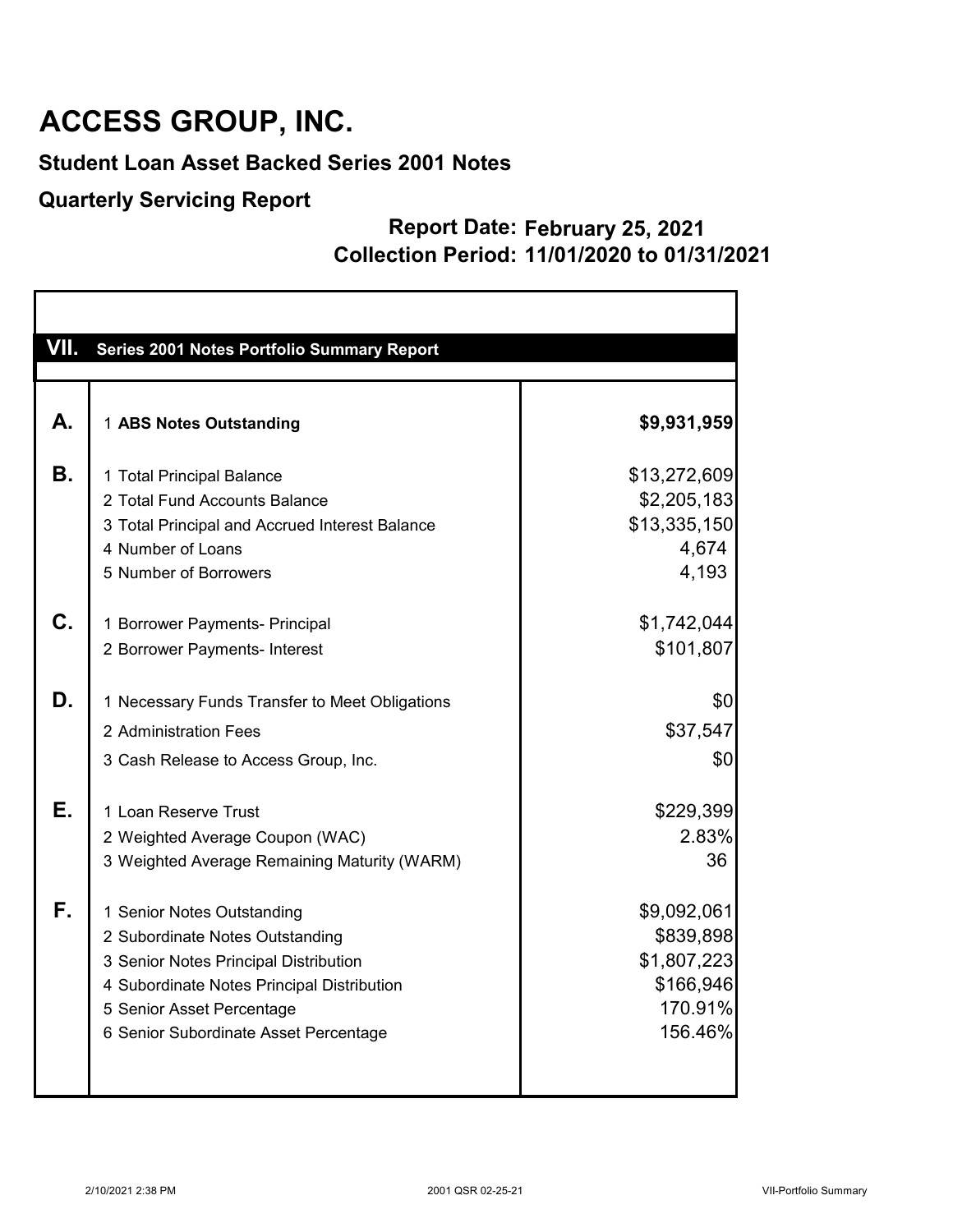**Student Loan Asset Backed Series 2001 Notes**

#### **Quarterly Servicing Report**

**Report Date: February 25, 2021**

**Collection Period: 11/01/2020 to 01/31/2021**

|           | VIII. Series 2001 Portfolio Status By Loan Type |            |                              |                |  |  |
|-----------|-------------------------------------------------|------------|------------------------------|----------------|--|--|
|           | <b>Status</b>                                   | # of Loans | Amount (\$)                  | Percentage (%) |  |  |
|           | <b>INTERIM:</b>                                 |            | <b>Includes Accrued Int.</b> |                |  |  |
| А.        | In-School                                       |            |                              |                |  |  |
|           | Current                                         | 1          | \$18,184.13                  | 0.14%          |  |  |
| <b>B.</b> | Grace                                           |            |                              |                |  |  |
|           | Current                                         | 0          | \$0.00                       | 0.00%          |  |  |
| C.        | <b>TOTAL INTERIM</b>                            | 1          | \$18,184.13                  | 0.14%          |  |  |
| D.        | <b>REPAYMENT:</b>                               |            |                              |                |  |  |
|           | <b>Active</b>                                   |            |                              |                |  |  |
|           | Current                                         | 4,257      | \$11,815,844.67              | 88.61%         |  |  |
|           | 1-29 Days Delinquent                            | 323        | \$1,138,552.62               | 8.54%          |  |  |
|           | 30-59 Days Delinquent<br>60-89 Days Delinquent  | 46<br>15   | \$193,154.58<br>\$40,686.21  | 1.45%<br>0.31% |  |  |
|           | 90-119 Days Delinquent                          | 15         | \$67,491.20                  | 0.51%          |  |  |
|           | 120-149 Days Delinquent                         | 4          | \$12,414.41                  | 0.09%          |  |  |
|           | 150-179 Days Delinquent                         | 6          | \$23,667.56                  | 0.18%          |  |  |
|           | > 180 Days Delinquent                           | 0          | \$0.00                       | 0.00%          |  |  |
| Е.        | Deferment:                                      |            |                              |                |  |  |
|           | Current                                         | 0          | \$0.00                       | 0.00%          |  |  |
| F.        | Forbearance:                                    |            |                              |                |  |  |
|           | Current                                         | 2          | \$12,762.40                  | 0.10%          |  |  |
| G.        | Interim Charge-Offs                             | 5          | \$12,392.57                  | 0.09%          |  |  |
| Η.        | <b>TOTAL REPAYMENT</b>                          | 4,673      | \$13,316,966.22              | 99.86%         |  |  |
| I.        |                                                 |            |                              |                |  |  |
|           | <b>TOTAL PORTFOLIO</b>                          | 4,674      | \$13,335,150.35              | 100.00%        |  |  |
|           |                                                 |            |                              |                |  |  |